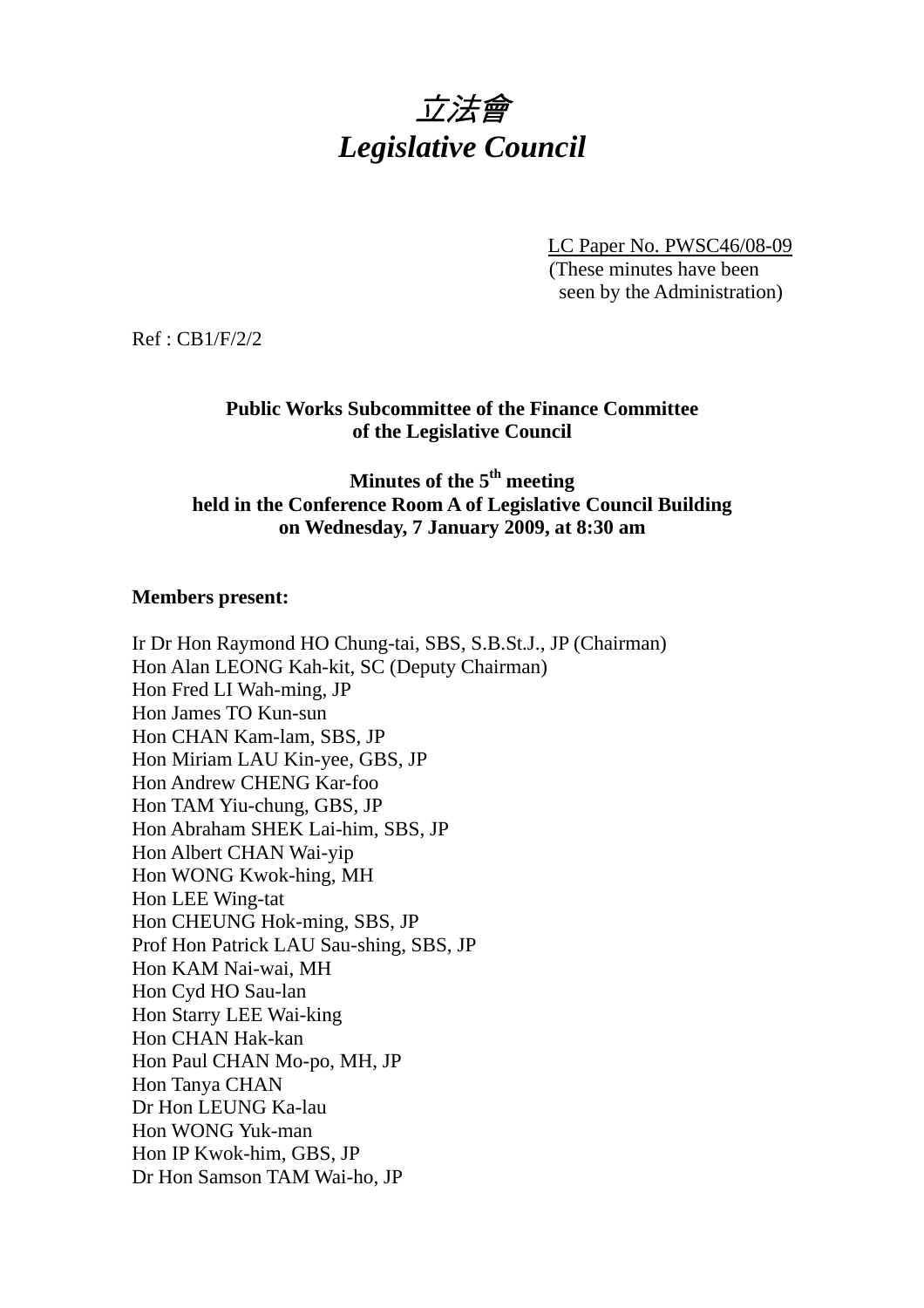## **Member attending:**

Hon Mrs Sophie LEUNG LAU Yau-fun, GBS, JP

### **Members absent:**

Hon LAU Wong-fat, GBM, GBS, JP Hon Timothy FOK Tsun-ting, GBS, JP Hon WONG Kwok-kin, BBS Hon Mrs Regina IP LAU Suk-yee, GBS, JP

# **Public officers attending:**

| Mr Joe C C WONG, JP         | Deputy Secretary for Financial Services and<br>the Treasury (Treasury)3 |
|-----------------------------|-------------------------------------------------------------------------|
| Mr MAK Chai-kwong, JP       | Permanent Secretary for Development (Works)                             |
| Mr Raymond YOUNG, JP        | Permanent Secretary for Development                                     |
|                             | (Planning and Lands)                                                    |
| Ms Anissa WONG, JP          | Permanent Secretary for the Environment                                 |
| Mr Enoch LAM Tin-sing, JP   | Deputy Secretary for Development (Works) 2                              |
| Miss Sandra LAM             | Principal Assistant Secretary for Financial                             |
|                             | Services and the Treasury (Treasury) (Works)                            |
| Miss Amy YUEN Wai-yin       | Principal Assistant Secretary (Planning and                             |
|                             | Lands)2, Development Bureau                                             |
| Mr John CHAI Sung-veng, JP  | Director of Civil Engineering and                                       |
|                             | Development                                                             |
| Mr Talisman WONG Chung-sang | Chief Engineer (Sha Tin), Civil Engineering                             |
|                             | and Development Department                                              |
| Ms Janet WONG Chin-kiu      | Principal Assistant Secretary (Recreation and                           |
|                             | Sport), Home Affairs Bureau                                             |
| Mr YUE Chi-hang, JP         | <b>Director of Architectural Services</b>                               |
| Miss Olivia CHAN Yeuk-oi    | Assistant Director (Leisure Services)2, Leisure                         |
|                             | and Cultural Services Department                                        |
|                             | Chief Executive Officer (Planning)1 (Acting),                           |
| Mr Gary WONG Chi-fai        |                                                                         |
|                             | Leisure and Cultural Services Department                                |
| Mr Eddy YAU Kwok-yin, JP    | Assistant Director (Leisure Services)3, Leisure                         |
|                             | and Cultural Services Department                                        |
| Mr LEE Yuk-man              | <b>Assistant Director (Libraries and</b>                                |
|                             | Development), Leisure and Cultural Services                             |
|                             | Department                                                              |
| Mr Peter KAN Tat-sing       | Chief Executive Officer (Planning)2, Leisure                            |
|                             | and Cultural Services Department                                        |
| Ms Mable CHAN               | Deputy Secretary for Education (2)                                      |
| Mr Raymond SY Kim-cheung    | Principal Assistant Secretary (Infrastructure                           |
|                             | and Research Support), Education Bureau                                 |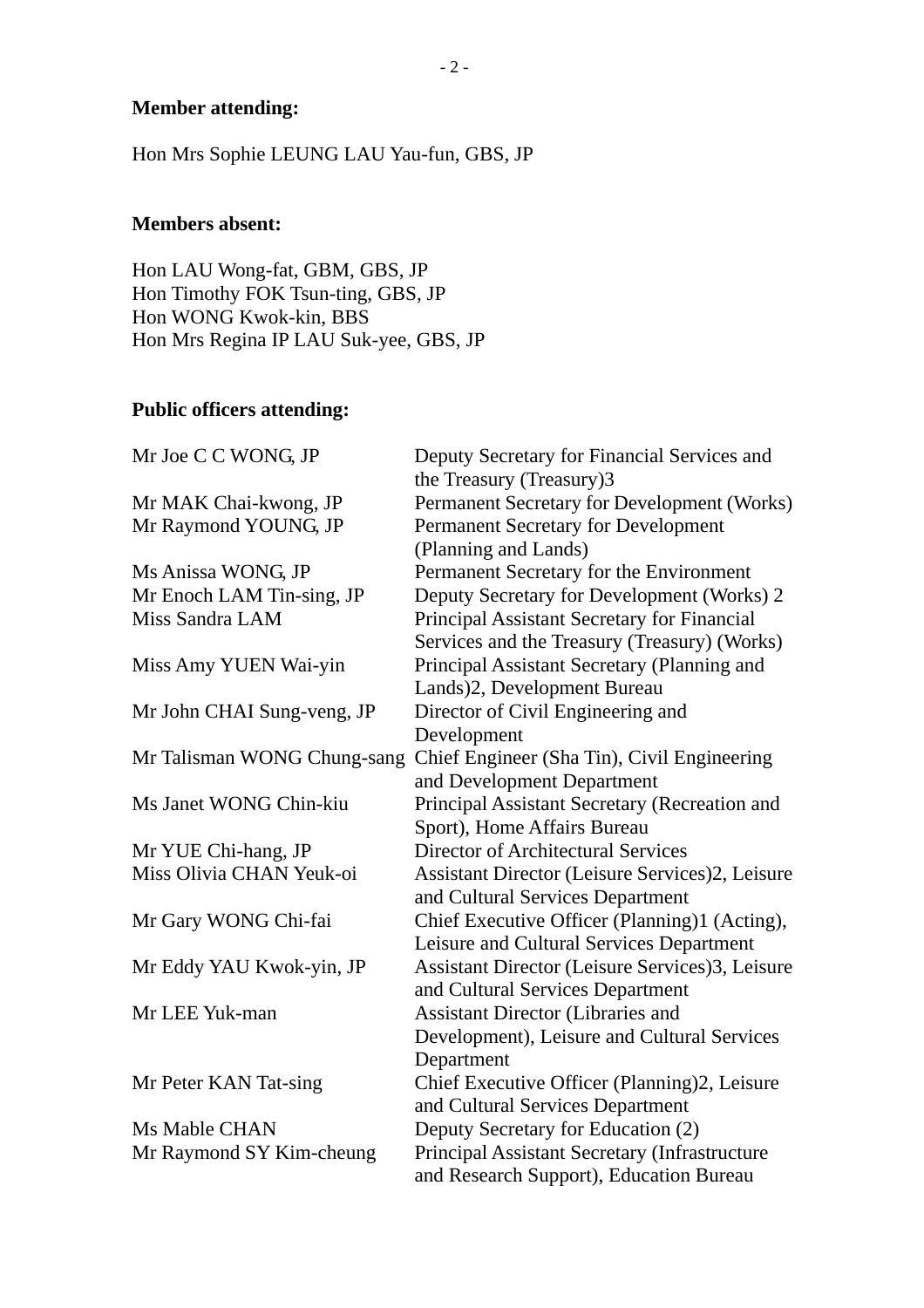| Mr CHAN Wing-tak                                                                         | Chief Technical Adviser (Subvented Projects),<br><b>Architectural Services Department</b>        |
|------------------------------------------------------------------------------------------|--------------------------------------------------------------------------------------------------|
| <b>Clerk in attendance:</b>                                                              |                                                                                                  |
| Ms Debbie YAU                                                                            | Chief Council Secretary (1)6                                                                     |
| <b>Staff in attendance:</b><br>Ms Angel SHEK<br><b>Ms Alice CHEUNG</b><br>Mr Frankie WOO | Senior Council Secretary (1)1<br>Senior Legislative Assistant (1)1<br>Legislative Assistant (1)2 |

Action

1. The Chairman reported that a total of 51 capital works projects of an amount of \$16.548 billion had been endorsed by the Public Works Subcommittee (PWSC) in the 2008-2009 session so far.

### **Head 707 – New Towns and Urban Area Development**

### **PWSC(2008-09)58 718CL Ma On Shan development—roads, drainage and sewerage works at Whitehead and Lok Wo Sha phase 1**

2. The Chairman advised members that an information paper on the proposal had been circulated to the Panel on Development on 15 December 2008. The proposal aimed to upgrade 718CL to Category A at an estimated cost of \$219.7 million in money-of-the-day (MOD) prices to carry out site formation and associated infrastructure at Lok Wo Sha (LWS), Ma On Shan.

3. Prof Patrick LAU expressed support for the proposal. Referring to Enclosure 1 to PWSC(2008-09)58, he enquired about the land use of the LWS-A Site and its connection to the Wu Kai Sha Railway Station.

4. The Chief Engineer (Sha Tin), Civil Engineering and Development Department (CE(ST), CEDD) said that the LWS-A site would be developed into a medium-density residential area by a private developer. The LWS area would be linked up with the Wu Kai Sha Railway Station by a footbridge adjacent to the LWS-A site.

5. Mr WONG Kwok-hing enquired about the progress and outcome of the archaeological field evaluation conducted to ascertain the impacts of the project on the Wu Kai Sha Archaeological Site, in particular whether any part of the Archaeological Site would be preserved. CE(ST), CEDD said that the evaluation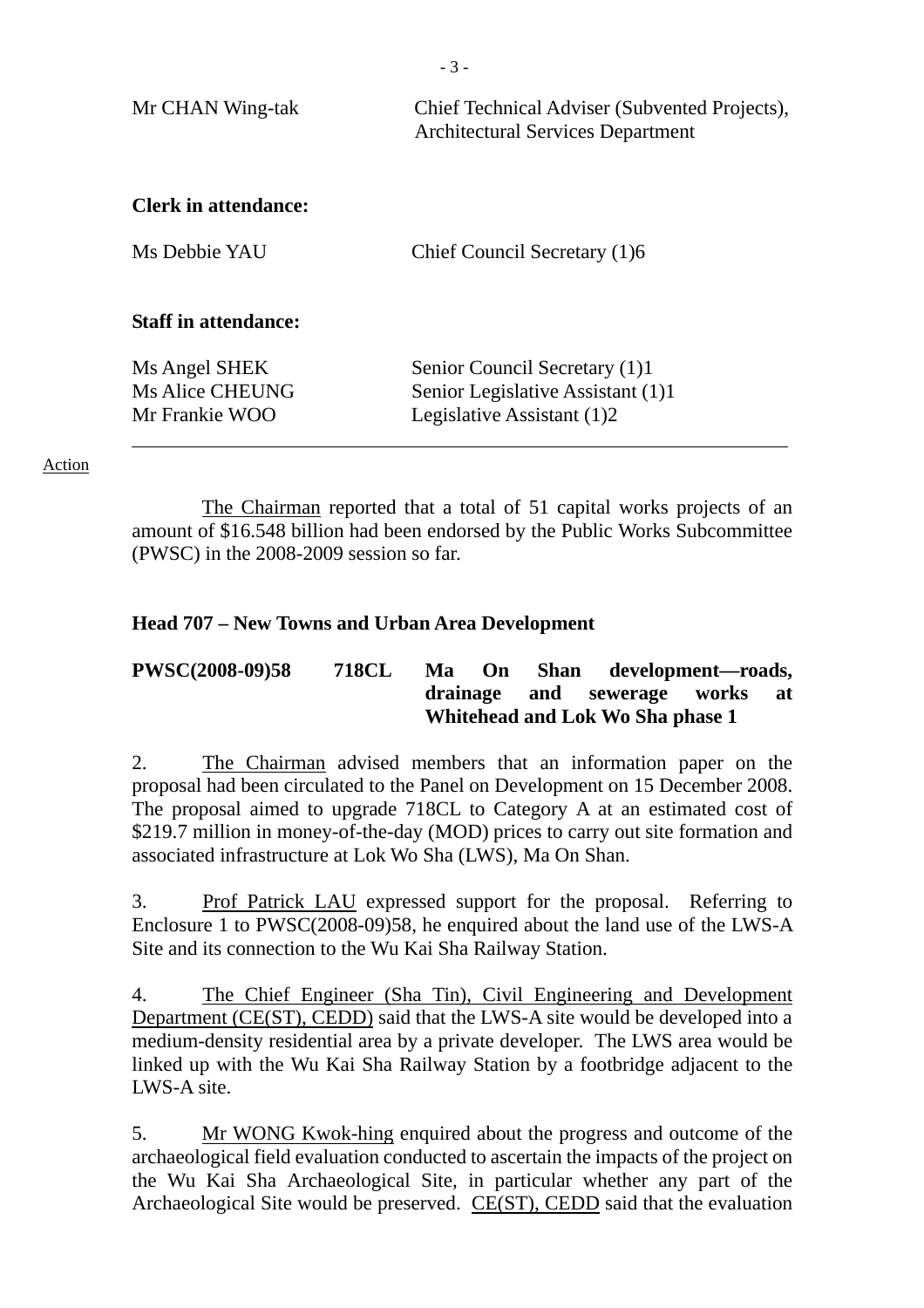in question had already been completed, and there was no cultural remains found in the proposed works.

6. The item was voted on and endorsed.

### **Head 703 – Buildings**

## **PWSC(2008-09)55 263RS Improvement works for Mong Kok Stadium**

7. The Chairman advised that the Panel on Home Affairs (the HA Panel) had been consulted on the proposed works at the meeting on 12 December 2008. The proposal was to upgrade 263RS to Category A at an estimated cost of \$275.5 million in MOD prices for the improvement of Mong Kok Stadium (MKS).

8. Mr IP Kwok-him, Chairman of the HA Panel, said that while Panel members were in support of the proposal, they had raised a number of suggestions for the Administration's consideration. As it would take two years to complete the proposed works, members urged the Administration to put in place appropriate measures to mitigate the works impact on the adjacent areas, especially during the high season of the Flower Market. In particular, members were keen to ensure that suitable venues would be arranged during the reconstruction period for holding First Division League football matches. Some members considered that, in planning the project, the Administration should adopt an integrative approach by taking forward together the development of adjacent areas, such as the Flower Market and Bird Garden, to turn them into tourism attractions. One member considered that, apart from improvement of hardware facilities, the Administration should also promote the development of football to enhance the public's interest and participation in the sport. Some members suggested that the design of the facilities in the stadium should be user-oriented, and the number of seats at the spectator stands should be increased as far as feasible. There were also suggestions to improve the entrance/exit and arrangements pertaining to vehicular access and pedestrian flow in the vicinity of the stadium.

### Project estimates

9. Ms Starry LEE expressed support for the proposal and urged the Administration to expedite the improvement works for the stadium. She noted from some media reports that there was a drastic increase in the estimated cost of the proposed project from around \$140 million when Yau Tsim Mong District Council (YTMDC) was consulted in August 2008 to \$275.5 million under the current proposal. She asked whether the increase was due to changes in project design.

10. The Director of Architectural Services (D Arch S) explained that the estimated project cost was made according to the Governments latest forecast of trend rate of change in the prices of public sector building and construction output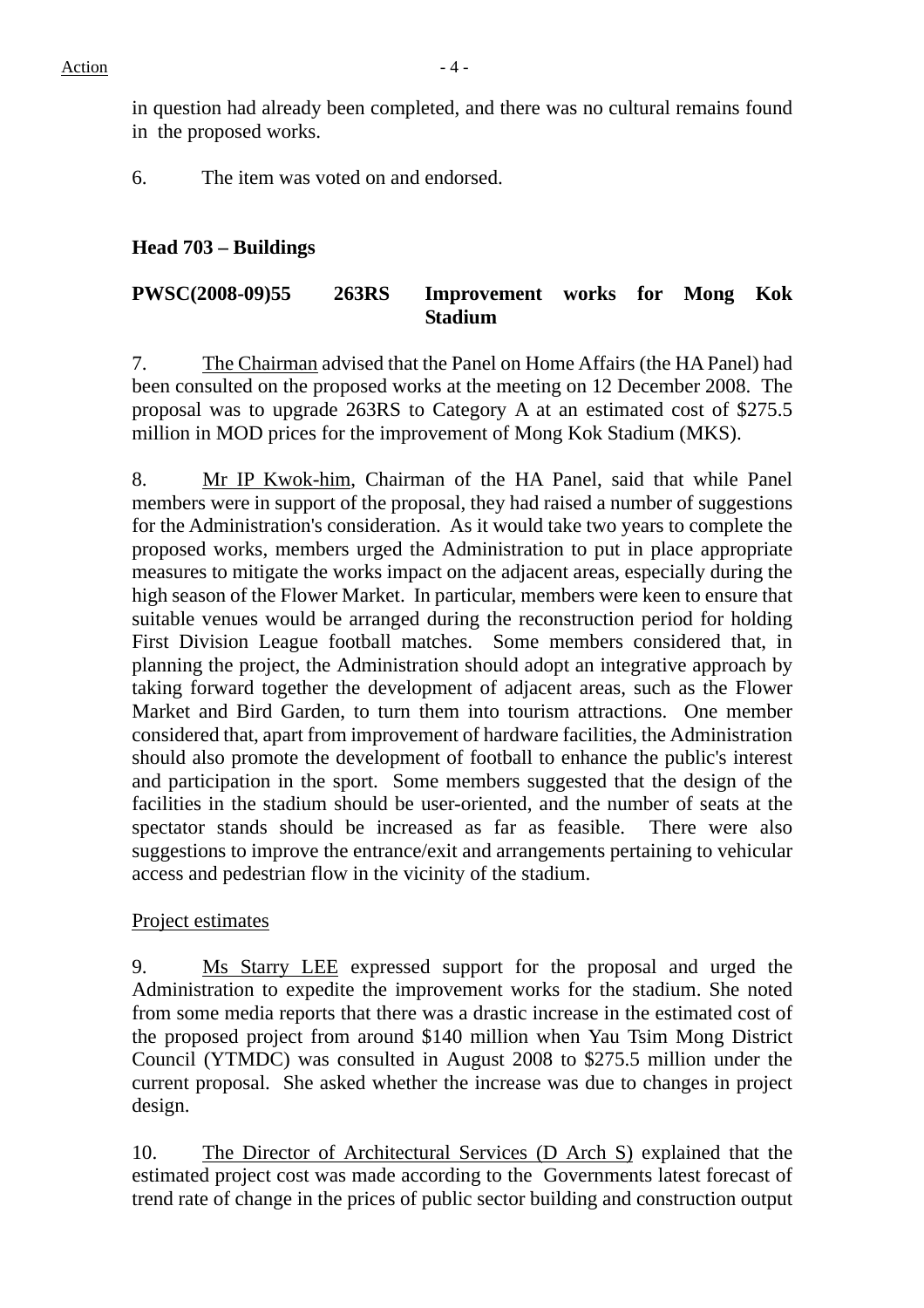as well as market trends. As the consultation with YTMDC was conducted in August 2008, the then estimated project cost was based on the forecast of price movement made in September 2007. As for the current estimates, it had made reference to the rate of forecast price movement revised in September 2008, taking into account the escalating construction costs which were highest in August 2008. D Arch S further said that although there was some adjustment in the design to address the concern of YTMDC, the alteration did not bring about a notable increase in the estimated project costs.

11. Given the substantial increase in project estimates, Ms Starry LEE requested the Administration to ensure prudent use of public monies by making use of the contract price fluctuation system.

12. While expressing support for the proposal, Mr IP Kwok-him considered that the Administration should have provided more realistic project estimates to YTMDC in August 2008 for consultation, as project cost was one of the major considerations for the District Council to give support to the project.

13. D Arch S said that in working out the project estimates, reference would also be made to the quarterly tender price index for government works compiled by the Architectural Services Department (ArchSD). However, when YTMDC was consulted on the proposal in August 2008, not all the returned tender prices were available for updating the index. The Administration would endeavour to provide up-to-date project estimates in future as far as practicable when consulting stakeholders on public works projects.

Grass pitch

14. Mr Albert CHAN enquired whether automated sprinkler system would be used for watering the grass pitch upon completion of the improvement works. The Assistant Director (Leisure Services)2, Leisure and Cultural Services Department, (AD(LS)2, LCSD) advised that the sprinkler system currently used in MKS was hose-free ring guns installed along the periphery of the grass pitch for automatic irrigation of the whole pitch within their designated radius ranges. The existing grass pitch and the sprinkler and drainage systems were in good condition, and it was not necessary to replace the sprinkler system.

15. Referring to the photographs in Enclosure 2 to PWSC(2008-09)55, which showed that the existing grass pitch appeared to be in a withering condition, Ms Miriam LAU enquired whether the Administration had any measures in place to improve the condition of the grass pitch.

16. AD(LS)2, LCSD said that the condition of the grass pitch was not clearly reflected in the first photograph in Enclosure 2. She explained that in dry seasons, the grass would turn yellowish, and winter rye grass seeds would be sowed to improve the general outlook of the lawn. She assured members that the existing grass pitch at MKS was in good condition and was to the general satisfaction of users.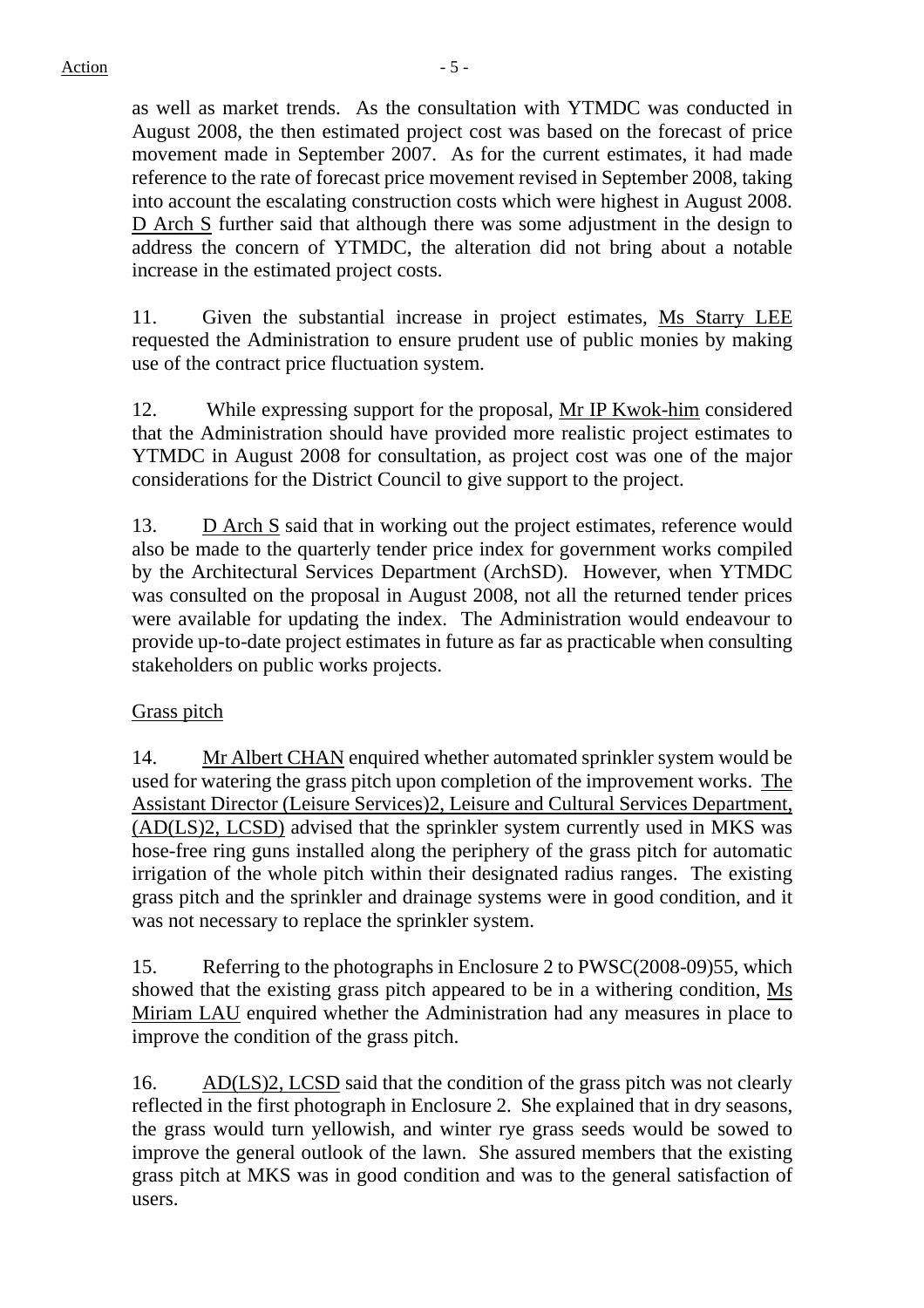## Pitch alignment

17. While expressing support for the proposal, Mr Albert CHAN said that he was gravely concerned about the existing east-west alignment of the football pitch at MKS, which would hinder the conduct of football games in dusk. Mr WONG Yuk-man said that he had raised this concern during the Panel discussion but had not received favourable response.

18. D Arch S advised that it was not possible to adjust the alignment of the football pitch, because of site constraints. The proposed works already represented the best effort to improve the stadium. Mr Albert CHAN was of the view that as MKS was the only major venue on the Kowloon side to stage high-level local football matches and other events, the stadium should be improved up to a reasonable standard to meet public expectation. While understanding the site constraints in re-aligning the pitch, he suggested the Administration consider re-provisioning MKS to the Tai Hang Tung Recreation Ground (THTRG) on the other side of the road, for the provision of a pitch with a north-south alignment. In his view, it would not be value for money to refurbish MKS at such a high cost with an east-west alignment.

19. AD(LS)2, LCSD explained that as MKS had been in use for over 48 years, most of its facilities did not meet present-day requirements. It was therefore the Administration's plan to upgrade these facilities. If MKS was to be reprovisioned to THTRG, a much longer time would be required for the planning and project delivery.

20. Prof Patrick LAU asked whether the Administration had any long-term planning with regard to the development of THTRG, which in his view could be developed into a major sports venue with a more comprehensive range of facilities. AD(LS)2, LCSD said that the Administration did not have any concrete plan at the moment. Since THTRG was serving a different purpose from MKS and had its own clientele, the YMTDC, local residents and venue users would have to be consulted on its future planning, including whether it should replace MKS as a more suitable base for staging high-level football matches in the long run.

21. Sharing members' concern, Mrs Sophie LEUNG considered that the Administration should seriously consider members' suggestion on pitch alignment when planning new football pitches, such as the Football Academy to be built in Tseung Kwan O. Nevertheless, she was pleased to note the improvement measures proposed to facilitate crowd control especially after the matches, such as providing separate exits for spectators and football team players.

22. Mrs Sophie LEUNG said that the Legislative Council (LegCo) had passed a motion on "promoting the development of local football" on 4 June 2008. She urged the Administration to make reference to successful overseas experience (such as Japan), to create a favourable environment for establishing local football team brands, when conducting the detailed study to position the development of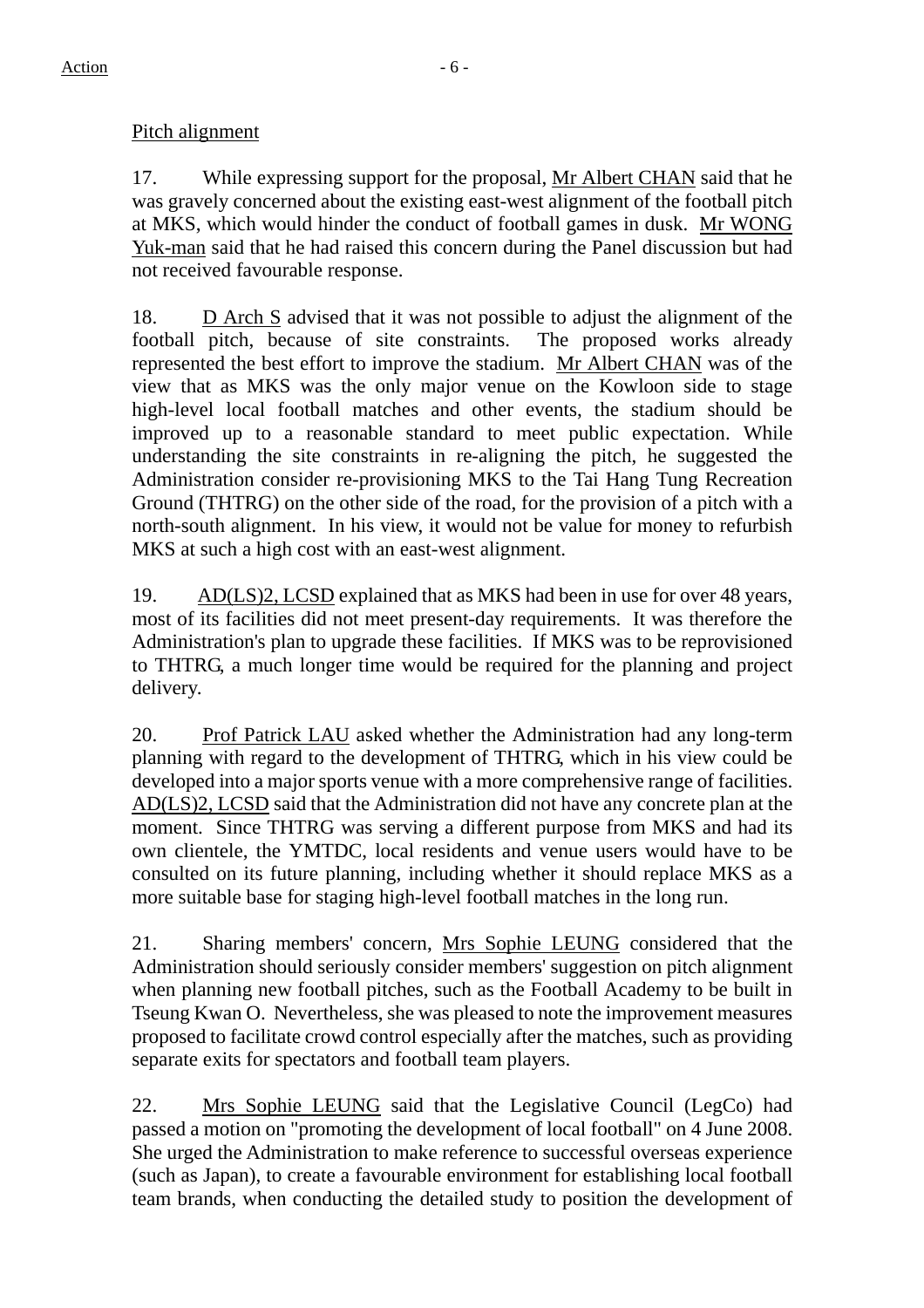local football.

23. The Principal Assistant Secretary (Recreation and Sport), Home Affairs Bureau (PAS(R&S), HAB) said that, in response to the carried motion and members' suggestions raised at the HA Panel, the Administration was preparing to conduct a study on the long-term development of football in Hong Kong. Acknowledging the remarkable efforts made by district football teams (e.g. Tai Po Football Club (NT Realty Wofoo Tai Po) and TSW Pegasus FC Limited) in promoting the sports at district level, the Administration considered it worthwhile to promote football locally. She advised that the Hong Kong Football Association Limited (HKFA) and other stakeholders would be engaged in conducting the study.

24. Ms Cyd HO expressed disappointment about the decline of local football development in recent years. As the development of sports hinged on the provision of hardware and software, she considered that the Administration should consult the stakeholders extensively when formulating policies on the long-term development of sport facilities, and not only consult the users of individual projects.

25. AD(LS)2, LCSD advised that the Administration had consulted venue users, in particular HKFA, as well as YMTDC in planning the improvement works of MKS. For example, upon the advice of HKFA, more function rooms would be provided at the stadium to facilitate the operation of major matches and events. Ms Cyd HO suggested that the Administration should broaden the base of consultation, in order to strike a balance between popularization and professionalization of local football and other sports.

## Spectators' seats

26. Mr WONG Yuk-man expressed concern that, after the improvement works, the number of seats at the spectator stands would be significantly reduced to 6 500, which had fallen short of HKFA's expectation. He asked whether there was room to increase the number of seats at the spectator stands. Mrs Sophie LEUNG relayed the concerns of senior football fans that the seats at existing spectator stands were very uncomfortable and should be improved.

27. D Arch S said that in order to create a more comfortable environment for the spectators, the spectator stands at MKS would be reconstructed with 6 681 individual seats vis-à-vis the existing 7 712 non-fixed seats and this was the maximum capacity. D Arch S explained that there were constraints in providing more seats, as there were requirements for the minimum width of individual seats, the space required to provide barrier-free and emergency access, and the need to provide the seats on elevated levels to enhance spectators' experience in appreciating football matches. He said that although the number of seats under the current design would be less than the existing provision, it was the optimum that could be achieved under the current constraints. AD(LS)2, LCSD supplemented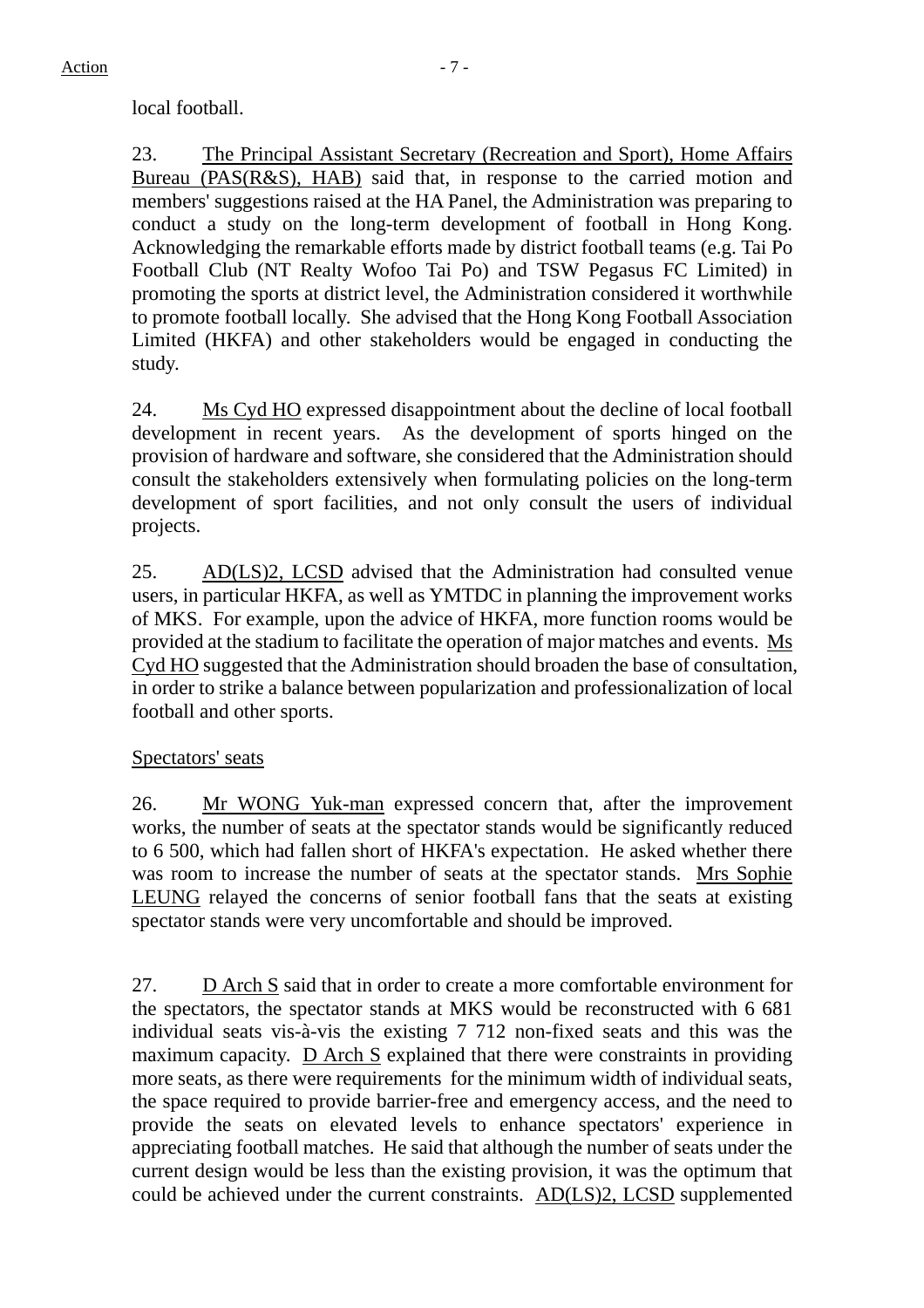that HKFA was also aware of the reduction in the number of seats but considered it acceptable given the overall improvement in the seating facilities. Mr WONG Yuk-man noted the explanation given by the Administration.

28. Prof Patrick LAU and Mr KAM Nai-wai suggested the Administration to make use of the space of the car parks behind the spectator stands on the east and west sides to provide a greater number of seats.

29. D Arch S said that, while it was technically feasible to extend the spectator stand to the space above the car parks to provide more seats, there were other considerations. For example, the car park near Boundary Street was meant to provide emergency access. AD(LS)2, LCSD added that the entrance plaza behind the spectator stand on the west side would serve as a buffer for crowd management and dispersal, in particular to ease the long queues during ticketing on event days to avoid obstructing the Flower Market Road.

30. Mr KAM Nai-wai was not convinced. He considered extending the spectator stands to the area above the car park would not affect the use of the space at the ground level where the car park was situated. D Arch S advised that additional emergency access would be required if the spectator stands were to be extended to a higher level and with an increase in the number of seating rows. There would also be an upsurge in project cost as cantilevers would be required to support the proposed structure, which in his view was not cost-effective.

31. The Chairman opined that although the use of cantilevers to support the raised stands would involve additional costs, he considered it worthwhile in view of the need to provide more seats for the increasing number of spectators at the stadium, and that the technical difficulties involved could be overcome.

## Cover of spectator stands

32. Mr WONG Yuk-man noted with concern that while the spectator stands would be reconstructed at the four sides of the pitch, only the stands on the north and south sides would be provided with light weight covers. He asked about the feasibility of providing covers also for the stands on the east and west sides so that spectators would not be affected by adverse weather conditions when viewing football matches. Mrs Sophie LEUNG shared this view.

33. D Arch S and AD(LS)2, LCSD explained that, after due consideration, the spectator stands on the east and west sides would not be provided with covers in order to allow more sunlight penetration on the grass pitch. AD(LS)2, LCSD added that given the site was already surrounded by buildings, the provision of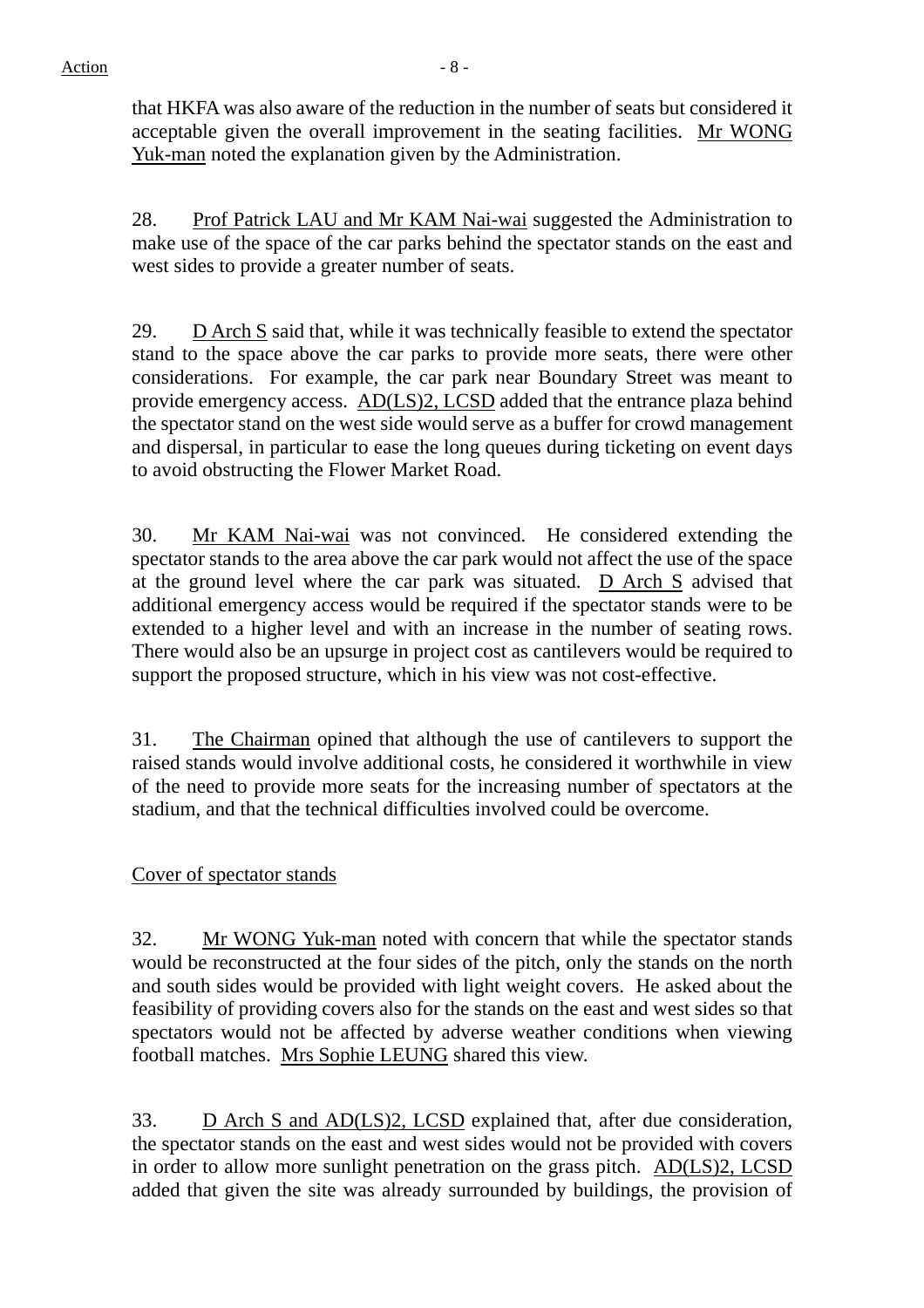covers for the spectator stands on all four sides would affect natural ventilation and instill a congestion feel.

34. Mr WONG Yuk-man was not convinced, and he requested the Administration to make reference to the semi-enclosure design of football pitches commonly found overseas. He stressed that the Administration should bring genuine improvement to MKS. It would disappoint the public if covers for the spectator stands would only be partially provided.

35. Mr KAM Nai-wai shared this concern. He considered that the light weight covers as shown in Enclosure 2 to PWSC(2008-09)55 would only enclose the spectator stands partially, and should not pose a problem of ventilation or sunlight penetration. As such, he strongly insisted that the Administration should provide covers for the spectator stands on the east and west sides, so as to mitigate the impact of weather on spectators when they watched football matches. AD(LS)2, LCSD reiterated the problem of hindering sunlight penetration onto the grass pitch. Nevertheless, LCSD would further look into the matter in consultation with ArchSD and users.

36. Ms Miriam LAU enquired whether the light weight white covers could be dismantled for cleaning. She considered that removing the covers regularly for cleaning could expose the grass pitch under sunlight. D Arch S advised that PTFE was the material to be used as covers for the stands. It was canvas-like and possessed after-rain self-cleansing properties, thereby saving the need to be removed for cleaning. This material had been adopted in previous projects, such as the Western District Wholesale Market and the Hong Kong Museum of Coast Defence, with proven durability and effectiveness in maintenance.

37. Mr Andrew CHENG said that hindrance of sunlight penetration was not a convincing reason for not providing covers for the said spectator stands. He also doubted whether the partially-enclosed covers for the spectator stands on the north and south sides would give spectators adequate shelter from rain or sunburn. He urged the Administration to re-consider the design in order to provide covers for all spectator stands. In this connection, he asked about the costs for the provision of covers under the current proposal, and the additional costs for including covers for the remaining stands.

38. D Arch S informed members that the costs for the covers for the spectator stands on the north and south sides was \$64.8 million, of which \$21.6 million was the cost of the PTFE materials and \$43.2 million for the associated steel roof structure. He did not have information on the additional cost of providing covers for the spectator stands on the east and west sides. Assuming the size of the additional covers was around one-third of that for the north and south sides, he estimated that the additional cost for the covers alone would be roughly around \$20 million.

39. Mr Andrew CHENG said that as the cost of additional covers was not high when compared to the overall project estimates, the Administration should consider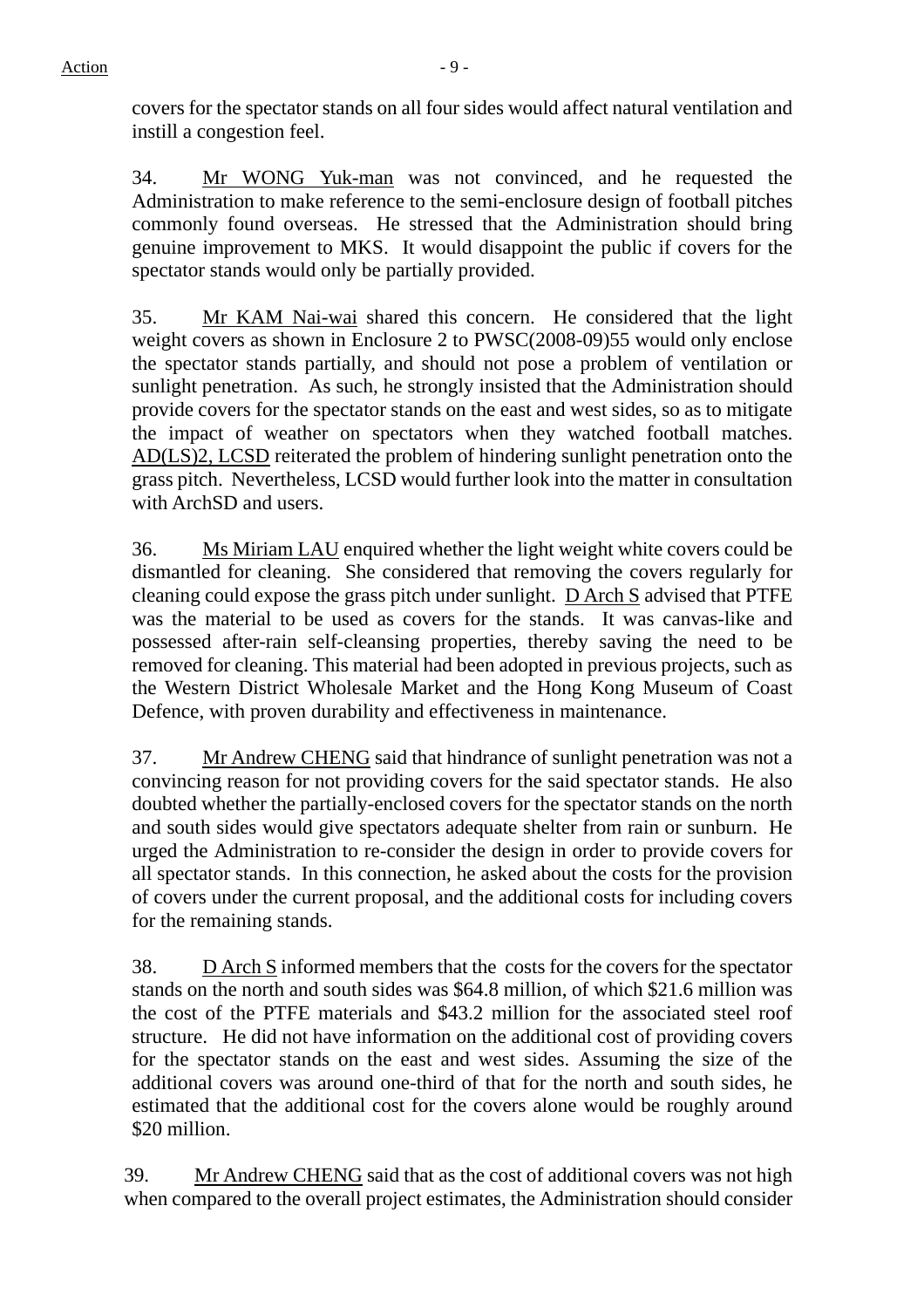members' request for providing covers for the spectator stands on the east and west sides and revert before the relevant FC meeting. The Chairman said that the suggestion was technically and financially feasible, and requested the Administration to consider members' views.

Other issues

40. Mr WONG Kwok-hing noted that the project had adopted various forms of energy efficient features. He enquired whether the Administration would reduce or abolish the levy of \$2,200 per hour for the use of floodlight, with a view to alleviating the hiring charges for users. AD(LS)2, LCSD responded that the Administration had no plan to change the charges at the moment.

41. Mr IP Kwok-him noted from the Administration's paper that the total costs for adoption of energy efficient features under the proposed project was around \$2 million, whereas about 2.6% of energy savings in the annual energy consumption would be achieved. He sought information on the estimated saving to be achieved by the relevant measures.

42. D Arch S advised that the project had adopted various forms of energy conservation features including energy efficient fluorescent tubes, light emitting diode type exit signs, renewable energy features through the installation of solar hot water system on the roof of the service building, greening features and recycled features incorporating a rainwater recycling system to collect rain water for landscape irrigation. While it was feasible to quantify the benefits of energy saving for some installations (such as the solar hot water system), it was not the case for other measures such as greening and rainwater recycling. In general, it was estimated that around 473 000 kWh of electricity would be consumed annually after completion of the project. Based on the calculation of electricity expenditure at around \$1/kWh, the estimated 2.6% of energy savings would yield a reduction of about \$12,000 per year.

43. Ms Starry LEE said that the local community was concerned that there was no alternative venue for football games and other leisure activities during the temporary closure of MKS for improvement works. She asked the Administration to enhance its communication with local residents to allay such worries. The Administration took note of the suggestion.

## Conclusion

44. In summing up, the Chairman said that members had urged for the addition of seats and the provision of covers for the spectator stands on the east and west sides. He advised that LCSD should be more flexible in responding to members' request especially when there was a consensus of views from members for adjustment of project design and scope. He also requested the Administration to consider members' suggestion on the long-term development of THTRG.

45. The item was voted on and endorsed. Mr Albert CHAN and Mr WONG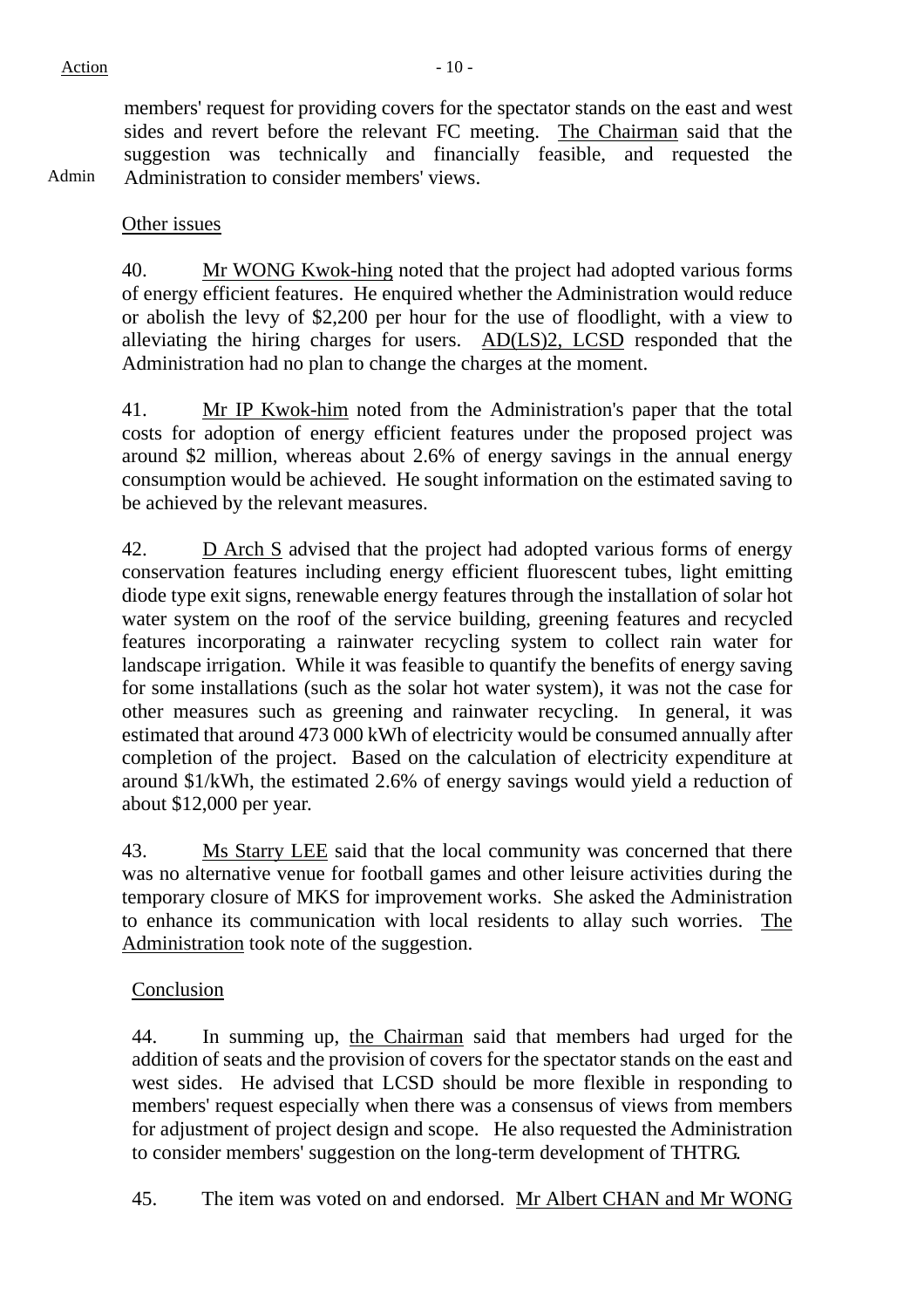Yuk-man requested to put on record that they had reservation about the proposed improvement works. Mr Andrew CHENG and Prof Patrick LAU requested the item be separately voted on at the FC meeting.

## The way forward

46. Prof Patrick LAU enquired whether the Administration would revise the proposal to include additional covers for the two spectator stands on the east and west sides for members' consideration at the relevant FC meeting.

47. Mr Andrew CHENG suggested that the Administration could provide a revised plan for consideration by the HA Panel at its earliest meeting or by circulation to the Panel. If there was urgency in taking forward the project, the Administration could consider addressing members' concerns by providing supplementary information to PWSC before submitting the proposal for FC's consideration.

48. Mr IP Kwok-him said that it would cause delay to the project if HA Panel was to be consulted again. It would be more pragmatic for the Administration to put forward supplementary information or a revised plan to FC. Mrs Sophie LEUNG agreed with Mr IP and requested the Administration to state in the FC paper an undertaking to study the suggestion of providing covers for the spectator stands on the east and west sides, together with the estimated additional costs, to enable FC to take a decision on the funding proposal.

49. Mr WONG Yuk-man stressed that his suggestions concerning the covers and seats at the spectator stands were meant for genuine improvement of the facilities, which the Administration should seriously re-consider. However, he did not consider it appropriate for the proposal to be considered again by the HA Panel, after having been voted on and endorsed by PWSC. He added that it would not be appropriate for non-Panel members who had not attended the meeting of HA Panel to advise on the need of further consultation with the Panel.

50. Mr Alan LEONG said that according to his understanding, the decision of PWSC was not binding on FC members. If the subsequent submission to FC did not address the concerns raised by PWSC members, members could still raise objection at the FC meeting.

51. Mr Albert CHAN did not consider there was urgency in taking forward the proposed works. While the Administration could put forth submissions that had been endorsed by PWSC for FC's approval, he considered that members could still request for further deliberation of the project at the Panel if necessary.

52. Mr Andrew CHENG clarified that his suggestion of reverting to the Panel was based on an observation of past practices that the relevant Panel could consider whether and how a proposed project should be taken forward to address members' concerns raised at PWSC or FC meetings. He did not intend to impose his suggestion on the Panel or other members. He opined that all members,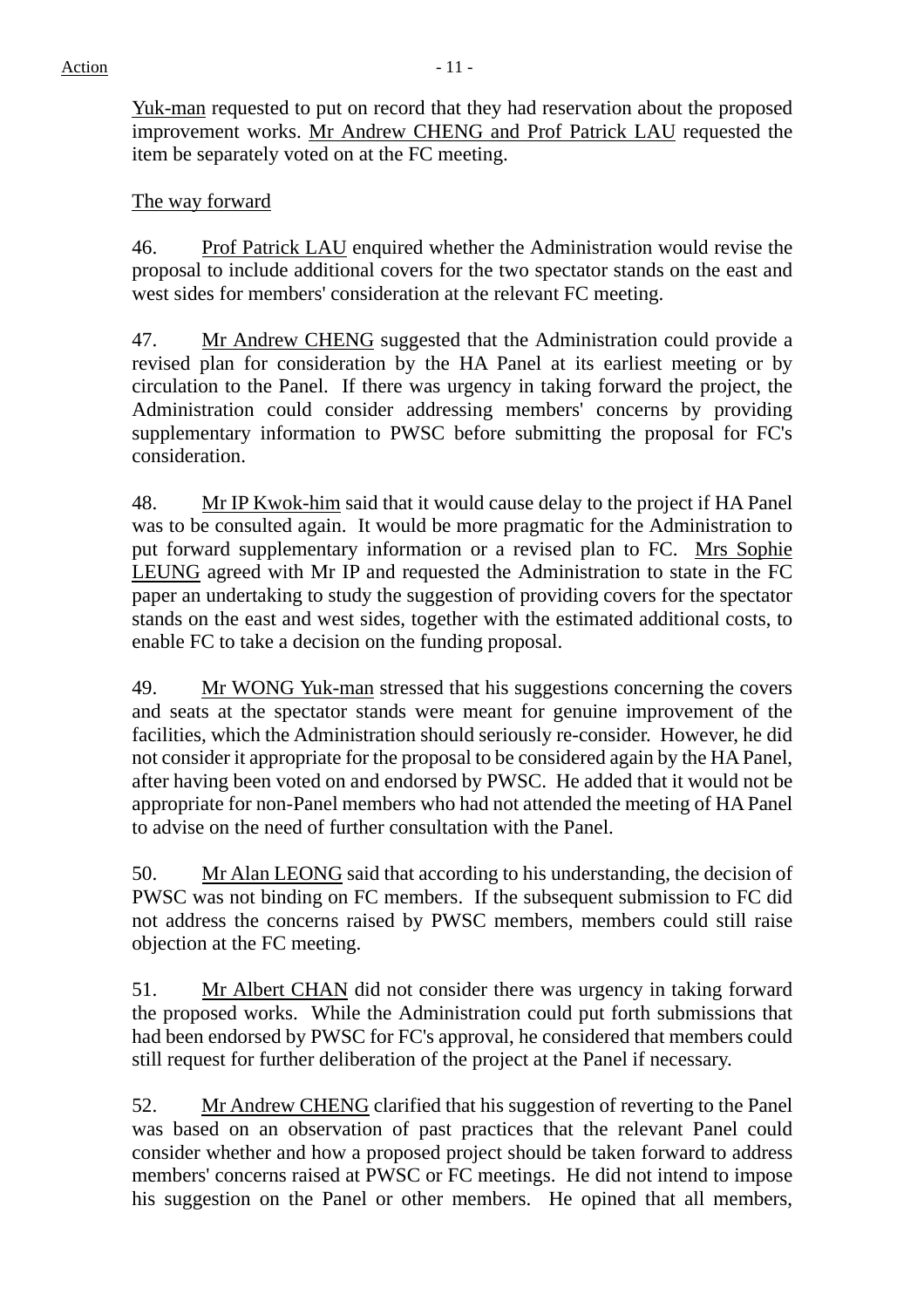including those who had not taken part in the discussion of the project at the Panel meeting, had the right to express their views at PWSC and FC meetings concerned.

53. The Chairman ordered that the meeting be suspended for five minutes, as Mr WONG Yuk-man and Mr Andrew CHENG continued their arguments.

54. When the meeting resumed, the Chairman summed up the discussion that members had endorsed the proposal at the meeting, but had requested the Administration to seriously consider their views and suggestions on providing covers also for the spectators stands on the east and west sides. In this connection, he suggested that the Administration could consider submitting a revised proposal to FC if necessary. He also advised that members could request for separate voting on this item at the relevant FC meeting. It would be for the Administration to consider when the revised proposal or supplementary information would be ready for consideration by FC.

55. PAS(R&S), HAB expressed appreciation of the various suggestions put forward by members. She undertook that LCSD and relevant departments would actively explore members' suggestions, and consult HKFA and the local community to further improve the project design. The Administration would endeavour to deliver the project in an expeditious manner.

## **PWSC(2008-09)56 49RG Public library and indoor recreation centre in Area 3, Yuen Long**

56. The Chairman advised members that an information paper on the proposal had been circulated to the HA Panel on 9 December 2008. The proposal aimed to upgrade 49RG to Category A at an estimated cost of \$875 million in MOD prices for the construction of a public library and indoor recreation centre in Area 3, Yuen Long.

Library and central reserve stack

57. Mr WONG Kwok-hing expressed support for the proposal. He noted that a central reserve stack for library materials with a floor area of some 3 100 square metres (m²), would be included in the project to replace the existing one at Yu Chui Shopping Centre, Yu Chui Court, Sha Tin which was a rented premises of about 3 040 m². In view of the small increase in floor area by only 60 m², he doubted whether the capacity of the new reserve stack could meet future growth.

58. The Assistant Director (Libraries and Development), LCSD (AD(L&D), LCSD) explained that currently some 500 000 library materials of Hong Kong Public Libraries were stored in the central reserve stack at Sha Tin. As the proposed site would allow the use of compact-style mobile shelves, the new central reserve stack could enable the storage of about 700 000 library materials, which would meet the rapid development of library collections and the fast growth of public library service. AD(L&D), LCSD also informed members that the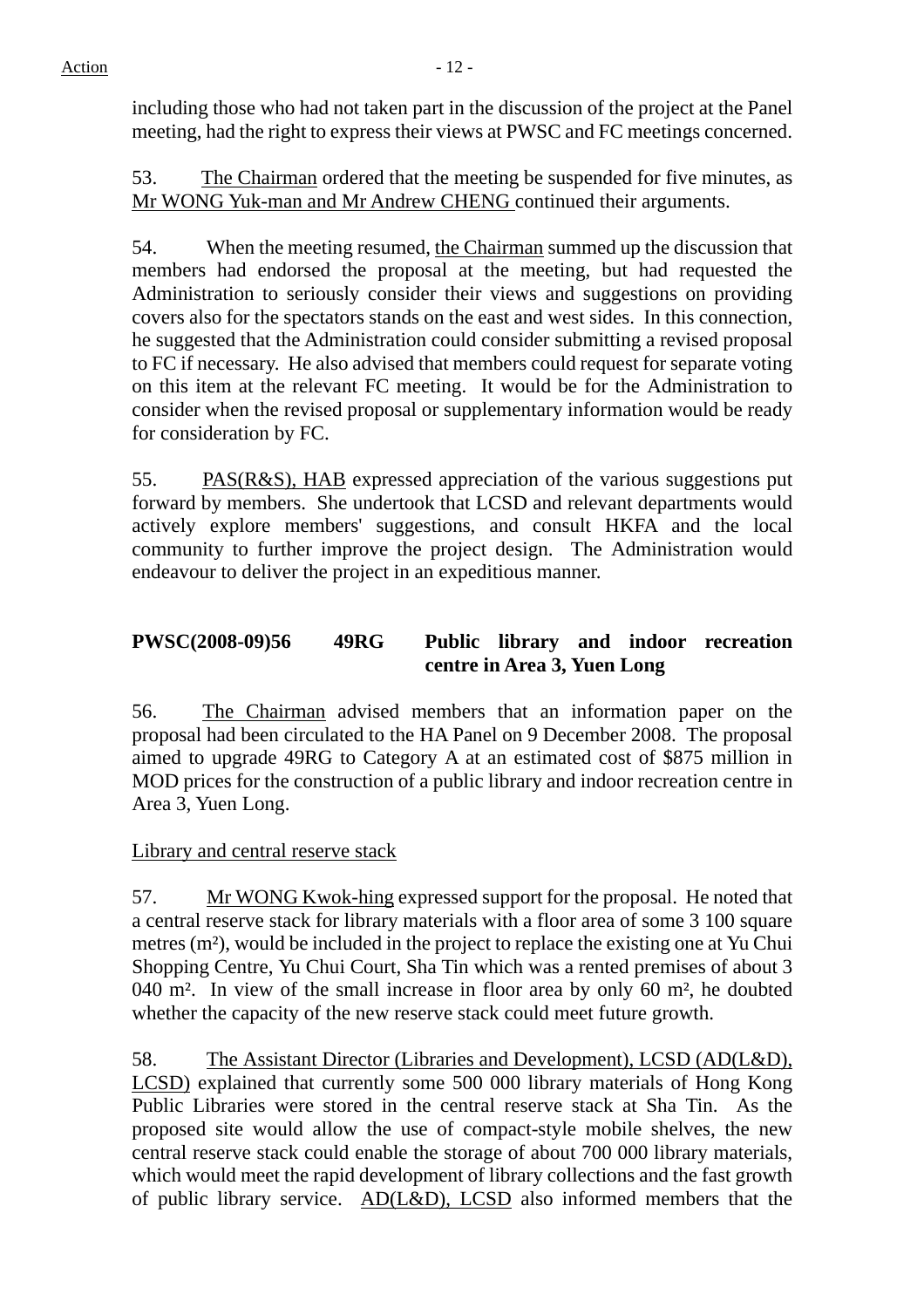proposed library, with a larger floor area of some 2 900 m² compared to 1 540 m² of the existing Yuen Long Public Library (YLPL), would cope with the increasing demand in library service for more library materials and reading space, as well as the wider use of information technologies to support the infrastructure and operation of the library. In response to further enquiry of Mr WONG Kwok-hing on the transitional arrangements, AD(L&D), LCSD said that YLPL would be closed only after the new library had come into operation so that the provision of library services to the local residents would not be disrupted.

59. While supporting the expeditious provision of library services to meet district needs, Mr KAM Nai-wai was not convinced of the need to re-locate the central reserve stack to the proposed site. He considered it uneconomical to provide a floor at a new building just for storage purpose. The Administration should explore other options, such as old factory buildings, to relocate the central reserve stack.

60. AD(L&D), LCSD explained that in relocating the central reserve stack to the proposed site, the Administration had considered the merit of its proximity to the proposed public library in terms of coordination and delivery. In reply to Mr KAM Nai-wai, AD(L&D), LCSD said that the planning standards for libraries had undergone review in recent years, with the latest standard space requirements for district library and major library being 2 900 m<sup>2</sup> and 6 200 m<sup>2</sup> respectively, compared to the corresponding old standards of 2 200 m² and 3 310 m².

61. Prof Patrick LAU said that it appeared from the Artist's Impression in Enclosure 2 to PWSC(2009-09)56 that the proposed building would be a sealed structure with a severe lack of windows, which in his view was undesirable having regard to the need for natural light penetration to create a better reading atmosphere at the library. Prof LAU also said that it would facilitate members' consideration of public works projects if more detailed plans were made available for their information. In this connection, the Chairman requested the Administration to provide in future submissions more detailed layout plans, including sectional plans, for members' reference. As regards the projects under discussion, it seemed that the number of windows for the library would be quite limited.

62. D Arch S explained that the current design of the library floor had adopted the concept of "clear-storey" and the configuration of the building had allowed for the penetration of natural light into the library. Windows would be installed where appropriate, taking into account the privacy of the residents of Crystal Park adjacent to the proposed site. He undertook to provide more detailed layout plans showing the provision of windows for the library before the relevant FC meeting. AD(L&D), LCSD added that in drawing up the detailed design, the Administration

Admin would pay attention to the provision of windows and natural lighting to nurture a more pleasant reading environment at the library.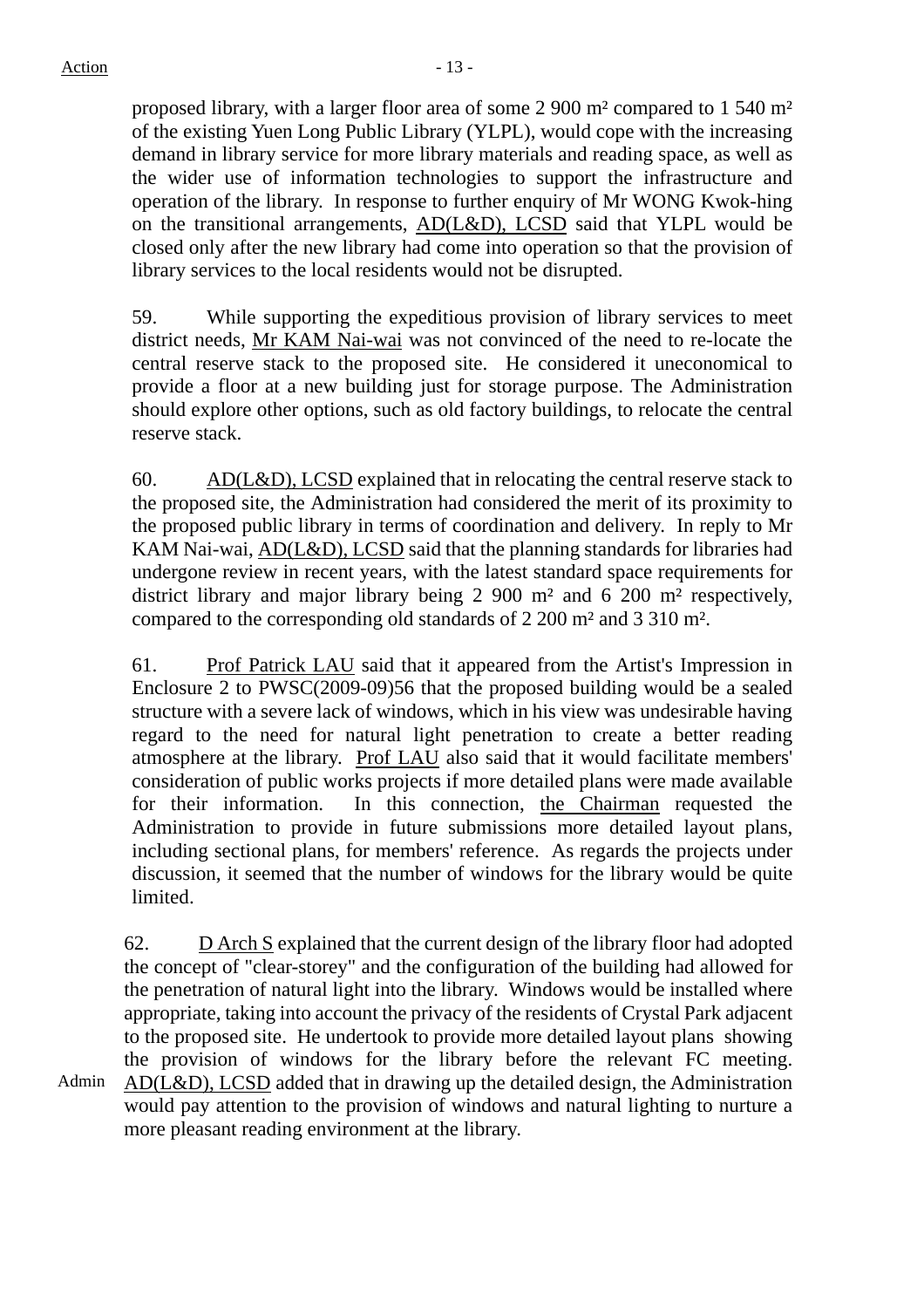### Indoor recreation centre

63. Prof Patrick LAU considered the present proposal of locating the indoor recreation centre on top of the library and the central reserve stack undesirable. He opined that the Administration should have included in the project the piece of land currently deployed as a temporary car park beside the proposed site. This would allow greater design flexibility, such as accommodating the recreation centre and the library at the same level.

64. D Arch S explained that the indoor recreation centre was located on the top floor as it was a structure of long span and it would not be structurally efficient to place heavy-loading structures such as the library and the central reserve stack on top of it. Besides, the central reserve stack and an activity room, which would be located at the floor between the recreation centre and the library, would effectively serve as noise buffers to mitigate the noise impact of the activities conducted at the recreation centre on the library.

65. The Chairman did not subscribe to the Administration's explanation. He considered that there were many other alternatives to deal with the complications in relation to the building structure and loading in question.

66. Mr Albert CHAN considered it inadequate to provide only one multi-purpose activity room at the proposed indoor recreation centre, as there was a keen demand from the local residents in Yuen Long and Tin Shui Wai for such facility for organizing various interest classes. He urged LCSD to review its planning guidelines and adjust the provision in accordance with the changing needs of the community.

67. The Assistant Director (Leisure Services)3, LCSD (AD(LS)3, LCSD) advised that the number of multi-purpose activity rooms and other recreational facilities were planned and provided in accordance with the projected local demand which varied in different districts. Although there was only one multi-purpose activity room in the proposed recreation centre, the provision of other rooms (i.e. table tennis room, fitness room and children's play room) would likely make up for the needs for conducting different types of activities. Nevertheless, the Administration would study the feasibility of providing more activity rooms at the detailed design stage. Mr Albert CHAN further suggested that the table tennis room should be flexibly designed to cater for multiple purposes.

## Greening initiatives

68. Prof Patrick LAU and Mr Albert CHAN expressed concern about the lack of greening features under the proposed project. D Arch S said that in addition to incorporating greening for the entire rooftop, the podium would also be landscaped to enhance the greening appeal of the building. Mr CHAN urged the Administration to consider further enhancement of greening initiatives for the project, especially vertical greening. He also requested the Administration to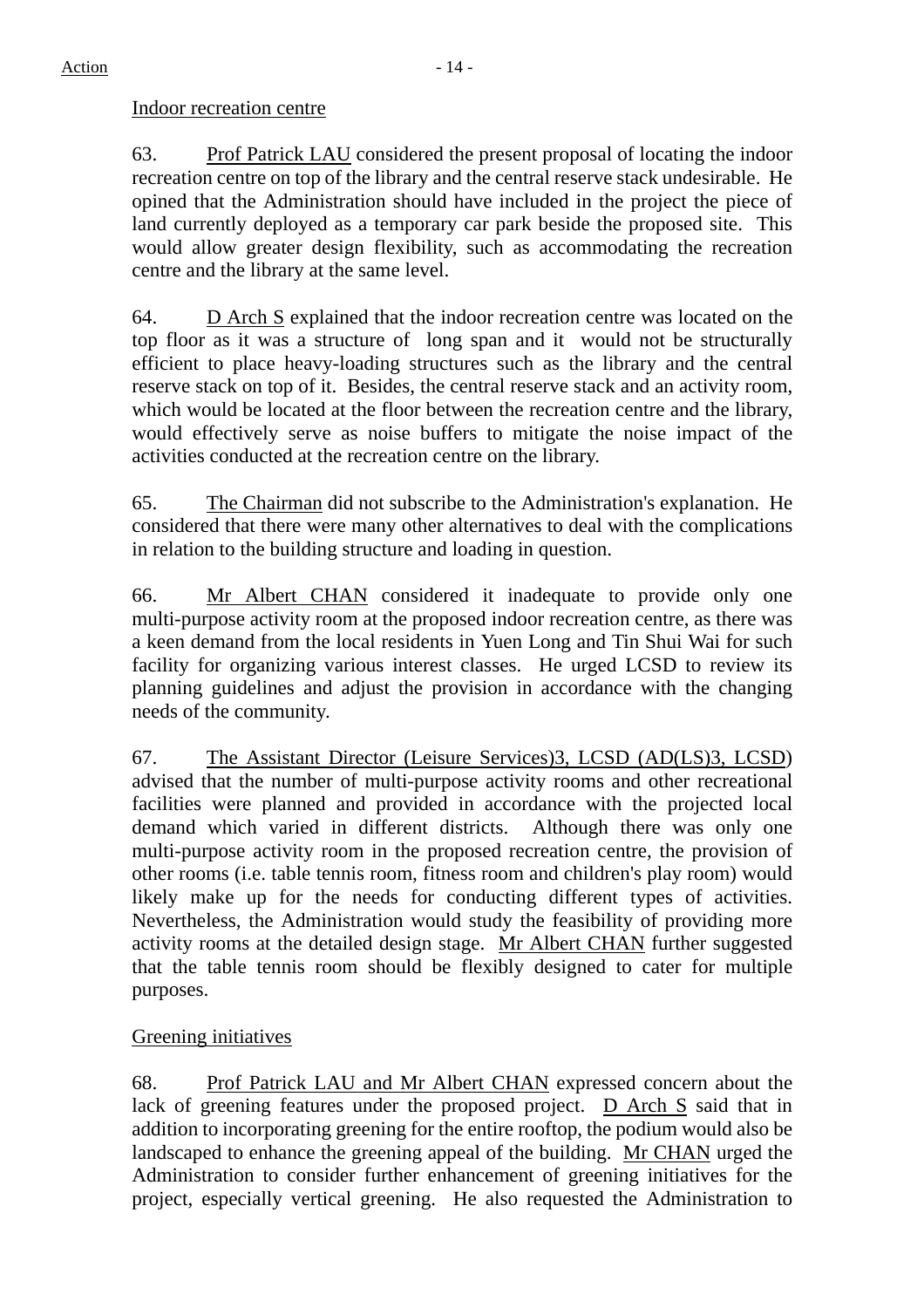provide in future submissions detailed information on greening measures to be taken for the proposed projects. Mr KAM Nai-wai shared this concern. He drew the Administration's attention to his motion on air pollution and public health to be moved at the LegCo meeting on the same day, and stressed the importance of greening as one of the means to combat air pollution.

## Ventilation of the area

69. Mr CHEUNG Hok-ming expressed support for the proposal to meet the keen demand of the growing population in Yuen Long for library services and recreational facilities. However, he relayed the concern of residents of Ma Tin Tsuen (MTT), which comprised mainly 3-storey buildings, that the proposed site was meant to serve as a natural ventilation outlet for the area as the private developments behind MTT currently under construction would likely create a "wall effect" after completion. He sought the Administration's assessment of the impact of the proposed project on air ventilation of MTT.

70. D Arch S responded that the design of the proposed building which was only some 35 m high (i.e. lower than the adjacent Yuen Long Theatre (YLT)) and oval in shape, had already taken into account the need to facilitate ventilation effectively in the area. Nevertheless, the Administration would take note of Mr CHEUNG's concern in the preparation of the detailed design for the project.

## Pedestrian entrance and walkway

71. Mr TAM Yiu-chung considered it necessary to adopt a more integrated design for the entire area of the proposed facilities and YLT. He referred to the proposal of the Democratic Alliance for the Betterment and Progress of Hong Kong made earlier, and urged the Administration to take forward beautification works for the walkway leading to the pedestrian entrance of the proposed library and indoor recreation centre, such as provision of covers, better road surfacing and landscaping works, so that the walkway could blend in with the cultural and sporty atmosphere associated with the proposed facilities.

72. AD(LS)3, LCSD advised that the said walkway fell outside the project scope, and its beautification works, if any, could be dealt with separately through recurrent funding allocated to Yuen Long District Council (YLDC) for minor works and facility improvement works. He undertook to discuss with YLDC in due course.

73. Mr TAM Yiu-chung said that YLDC had already expressed support for the suggested enhancement works. As the works would only involve limited expenditure, it would be better to incorporate such works under the proposed project to ensure a coherent design. The Permanent Secretary for the Environment agreed to reflect the suggestion to the Highways Department with a view to exploring possible beautification of the public pedestrian road outside the project site. She would write to Mr TAM on the outcome of the discussion.

Admin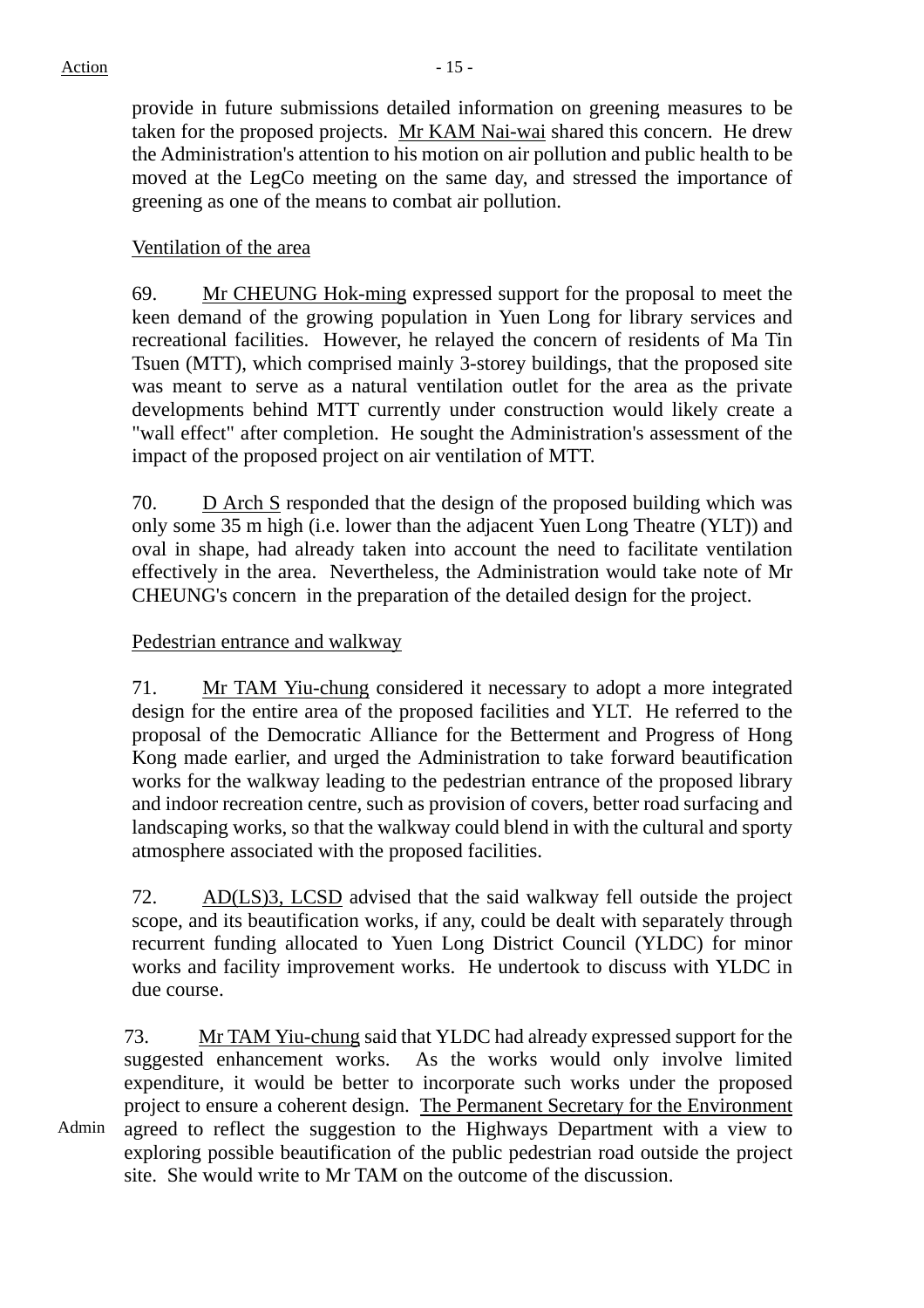(*post-meeting note*: The Administration subsequently advised that the Highways Department, ArchSD and LCSD would jointly follow up on Mr TAM Yiu-chung's suggestion.)

## Consultation

74. Mr KAM Nai-wai said that members were often caught in a dilemma between endorsing the projects as proposed to enable them to be taken forward expeditiously to meet local demand, and urging the Administration to improve the projects before proceeding further. He considered that the Administration should consult the relevant Panels and PWSC much earlier, so that members could give their views on the project design in a more timely manner. He suggested that, the Administration should brief Panel members in parallel to the consultation with YLDC, so that members' views on the project design could be taken into consideration.

75. The Chairman explained that at the beginning of each legislative session, the Administration would provide a forecast of submissions for the year to PWSC for circulation to relevant Panels, to enable members to consider whether any projects would require detailed discussions at Panel meetings. It would be up to individual Panels to decide how and when Panel members should be consulted. The Chairman further advised that policy issues, including the design aspects of proposed projects, should best be deliberated at Panel meetings.

76. Mr Abraham SHEK said that as PWSC members might not be able to attend the relevant discussion at the Panel meetings, consultation with PWSC members should be conducted at an earlier stage. Mr Albert CHAN suggested the Administration to conduct briefing sessions, say at quarterly intervals, to gauge the views of PWSC members on the preliminary design of capital works projects to be submitted. The Chairman requested the Administration to note members' views and suggestions.

## Conclusion

77. Summing up, the Chairman recapped members' concerns about adequate provision of windows for the library, the reasons for locating the indoor recreation centre above the library, and the enhancement of greening measures for the building. He requested the Administration to address members' concerns and provide a written response before the relevant FC meeting. He also requested the Administration to provide more detailed layout plans in the future submissions of public works projects.

> (*post-meeting note*: The information provided by the Administration was circulated on 10 February 2009 vide LC Paper No. PWSC43/08-09.)

78. The item was voted on and endorsed.

Admin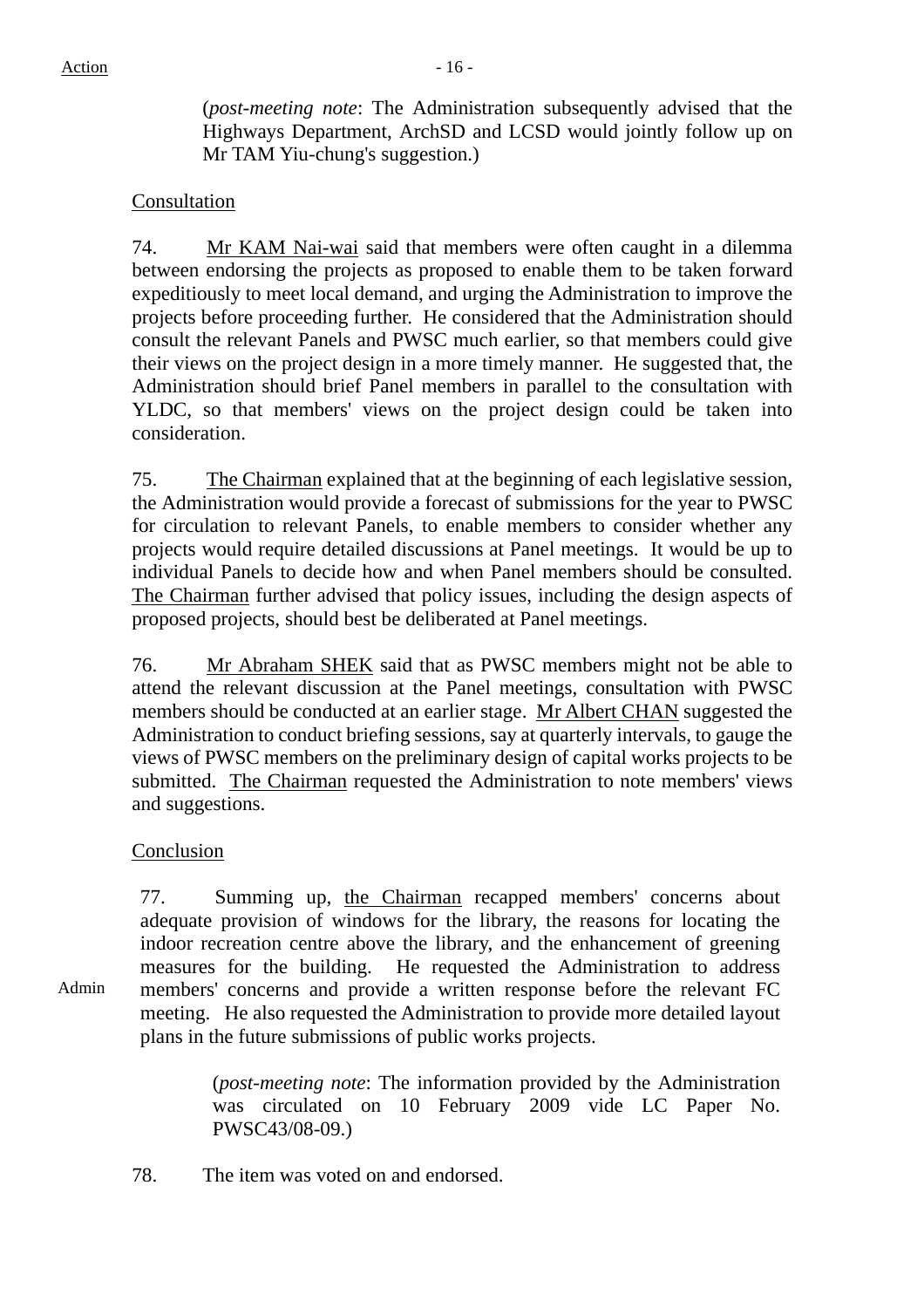## **PWSC(2008-09)57 264RS Swimming pool complex in Area 1 (San Wai Court), Tuen Mun**

79. The Chairman advised members that an information paper on the proposal had been circulated to the HA Panel on 3 December 2008. The proposal aimed to upgrade 264RS to Category A at an estimated cost of \$791.4 million in MOD prices for the development of a swimming pool complex in Area 1 (San Wai Court), Tuen Mun.

80. Mr WONG Kwok-hing expressed support for the proposal. Noting that the Administration had consulted the Tuen Mun District Council three times in the past years (in 2005, 2007 and 2008), he urged the Administration to expedite the project and enquired about the earliest time that the construction works could commence.

 81. D Arch S said that the Administration would conduct tendering for the proposed project upon FC's approval on the project. Given the lead time required for processing the tenders, the earliest possible time to start construction would be May 2009.

82. Mr Albert CHAN supported expediting delivery of the proposed project. Referring to the site plan in Enclosure 1 to PWSC(2008-09)57, he enquired about the design of the indoor heated swimming pool. As the pool appeared to be circular in shape, he was concerned that regular swimmers might find it inconvenient as they were used to practise in straight lanes.

Admin 83. AD(LS)3, LCSD clarified that the indoor heated swimming pool was square in shape, with measurement of 25m by 25m. At the request of Mr Albert CHAN, the Administration agreed to provide the layout plan of the indoor heated swimming pool before the relevant FC meeting for members' reference.

> (*post-meeting note*: The information provided by the Administration was circulated on 10 February 2009 vide LC Paper No. PWSC44/08-09.)

84. The item was voted on and endorsed.

## **Head 708 – Capital Subventions and Major Systems and Equipment**

**PWSC(2008-09)59 29EA Redevelopment of Sheng Kung Hui St. James' Primary School at Kennedy Road, Wan Chai** 

85. The Chairman advised members that the Panel on Education had been consulted on 24 October 2005 on the review of the School Building Programme (SBP). Panel members noted the Administration's plan on the redevelopment or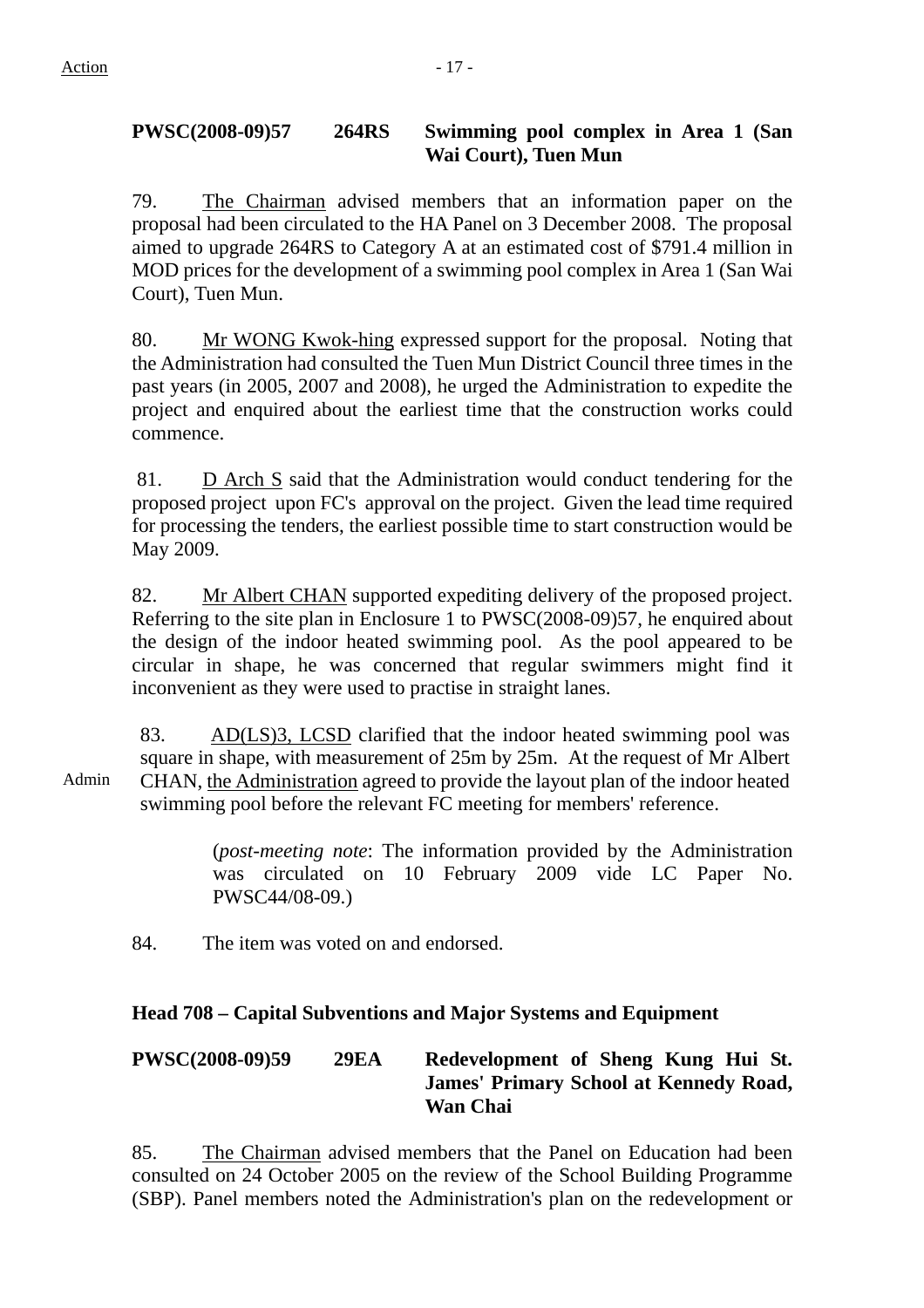re-provisioning of existing schools with sub-standard facilities. Members noted that the present proposal was to upgrade 29EA to Category A at an estimated cost of \$200.8 million in MOD prices for in-situ redevelopment of Sheng Kung Hui (SKH) St. James' Primary School (SJPS) at Kennedy Road, Wanchai. SJPS was at present operating in mixed mode with whole-day and bi-sessional classes.

86. Ms Cyd HO, Chairman of the Panel on Education, said that the Administration had consulted the Panel of the last term. The then Panel had expressed support for the Administration's proposal under SBP to cater for the conversion of bi-sessional primary schools into whole-day operation, and for the redevelopment or re-provisioning of existing schools with sub-standard facilities. However, she expressed concern that under the present proposal, SJPS would be co-located on the same lot with other service units of the school sponsoring body, i.e. SKH St. James' Church (SJC) and St. James' Settlement (SJS), which she considered very undesirable in view of the small site area. She sought the Administration's explanation on the proposed co-location arrangements, and how the current design could ensure students' safety in such a congested school environment.

87. The Deputy Secretary for Education (2) (DS(Ed)2) said that the co-location of SJPS on the same lot with SJC and SJS followed the existing arrangement, although an integrated design approach was not common in the redevelopment or re-provisioning of schools. SJC used to share the use of its facilities, such as the hall, with SJPS. As these units had a long history of service in Wan Chai District since the 1950's and established a strong network within the neighbourhood, the school sponsoring body strongly requested to maintain its operation base in Wan Chai and re-develop the three units in-situ. The plan had the support of the SJPS's Parents' and Teachers' Association, and the alumni (with architectural expertise) was also engaged in the design process. Due to the size constraint of the site area, much efforts had been made to maximize utilization of space in the current design.

88. DS(Ed)2 advised that in the present projects, due consideration had been given to the Hong Kong Planning Standards and Guidelines whereby the redeveloped school premises should meet the planning target of providing 2 m² of open space per student. The standard could be met with the provision of some 2 000 m<sup>2</sup> of open space after redevelopment, and with a reduced student population from 1 025 (under the mixed mode operation) to 750 (under the whole-day schooling mode). DS(Ed)2 further advised that the proposed design had incorporated the necessary fire prevention measures, such as automatic sprinkler installations and escape exit routes, and approved by the Fire Services Department. Besides, to mitigate the impact of school bus traffic on the narrow carriageway of Kennedy Road where SJPS was situated, the facilities of the three co-located units would all be accommodated above the podium level, so as to make way for the provision of school bus lay-bys and parking space for private vehicles at the podium and lower level.

89. Ms Cyd HO was unconvinced and requested to put on record her view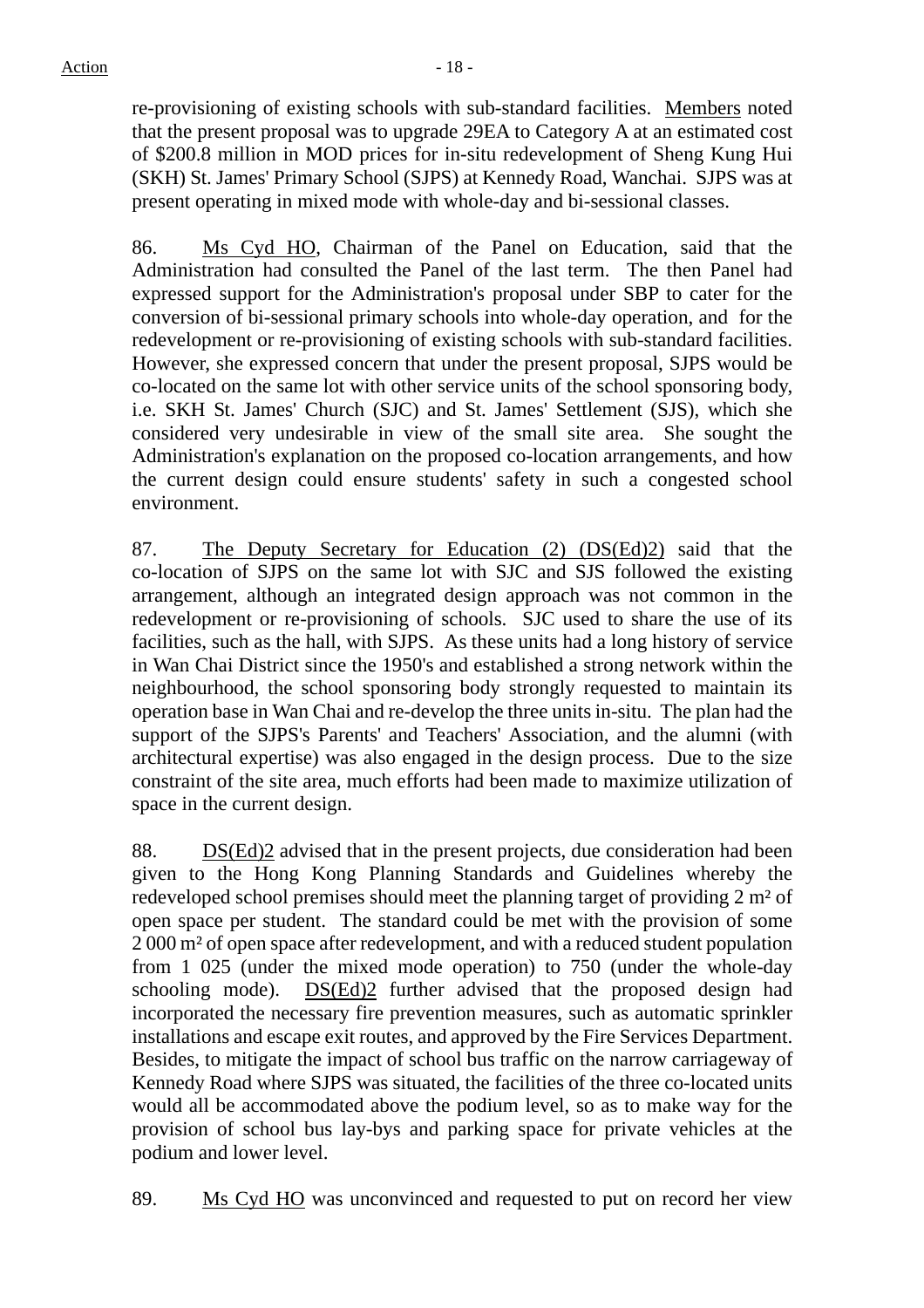that the proposed co-location of the three units within such a small site area was an extremely undesirable arrangement. She cautioned that the Administration should avoid making similar proposals in future school redevelopment projects. She considered that even though the school sponsoring body made such a request, the co-location approach should be adopted only if a suitable site with much larger area was available.

90. Prof Patrick LAU also expressed dissatisfaction with the proposed design. Considering that the site area for building a 30-classroom primary school should be at least 6 000 m², he did not subscribe to the Administration's justifications for the co-location arrangement within the small area. He considered it undesirable to accommodate the school facilities at an elevated level, as students would have to travel extra levels before reaching the classrooms. Besides, the screen-like design of the building would create a "wall effect" in the vicinity, which in his view should not have been endorsed by the Wan Chai District Council (WCDC). Prof LAU suggested that the Administration should pursue other alternatives, such as seeking a suitable site under the urban renewal project in Wan Chai to re-provision SJPS.

91. While supporting the proposal, Mr Abraham SHEK shared Prof Patrick LAU's concerns. He referred to the objections to the "Mega Tower" complex in the Hopewell Centre II Project and commented that the planning standards and development restrictions were applied inconsistently for different projects.

92. Miss Tanya CHAN observed that the vertical expansion of the proposed school premises would increase the development density and bring about adverse visual impact to the adjacent area. In view of calls for lesser screen-like buildings and the concern about the traffic impact on Kennedy Road, she urged the Administration to re-consider the possibility of re-provisioning the school at another site. As a non-executive director of the Urban Renewal Authority (URA) Board, Miss CHAN said she would relay Prof Patrick LAU's views to URA for consideration.

93. Miss Tanya CHAN further enquired whether the same project design had been presented to WCDC members when they were consulted on the proposal. DS(Ed)2 advised that the Administration had consulted WCDC on the project in July 2008, and members of WCDC had already considered the various factors, including the demand of educational and social services in the area. DS(Ed)2 also informed members that to address the local concern about possible traffic congestion along Kennedy Road, the school sponsoring body had decided to advance the school opening hour so that all school buses could arrive at the school before the morning rush hours. In addition, with the conversion of SJPS to whole-day schooling, the frequency of school bus trips would also be reduced from four to two rounds daily. Since some 40% of SJPS students would commute between home and school by public transport or on foot, DS(Ed)2 assured members that the anticipated impact of school bus traffic on Kennedy Road would be limited.